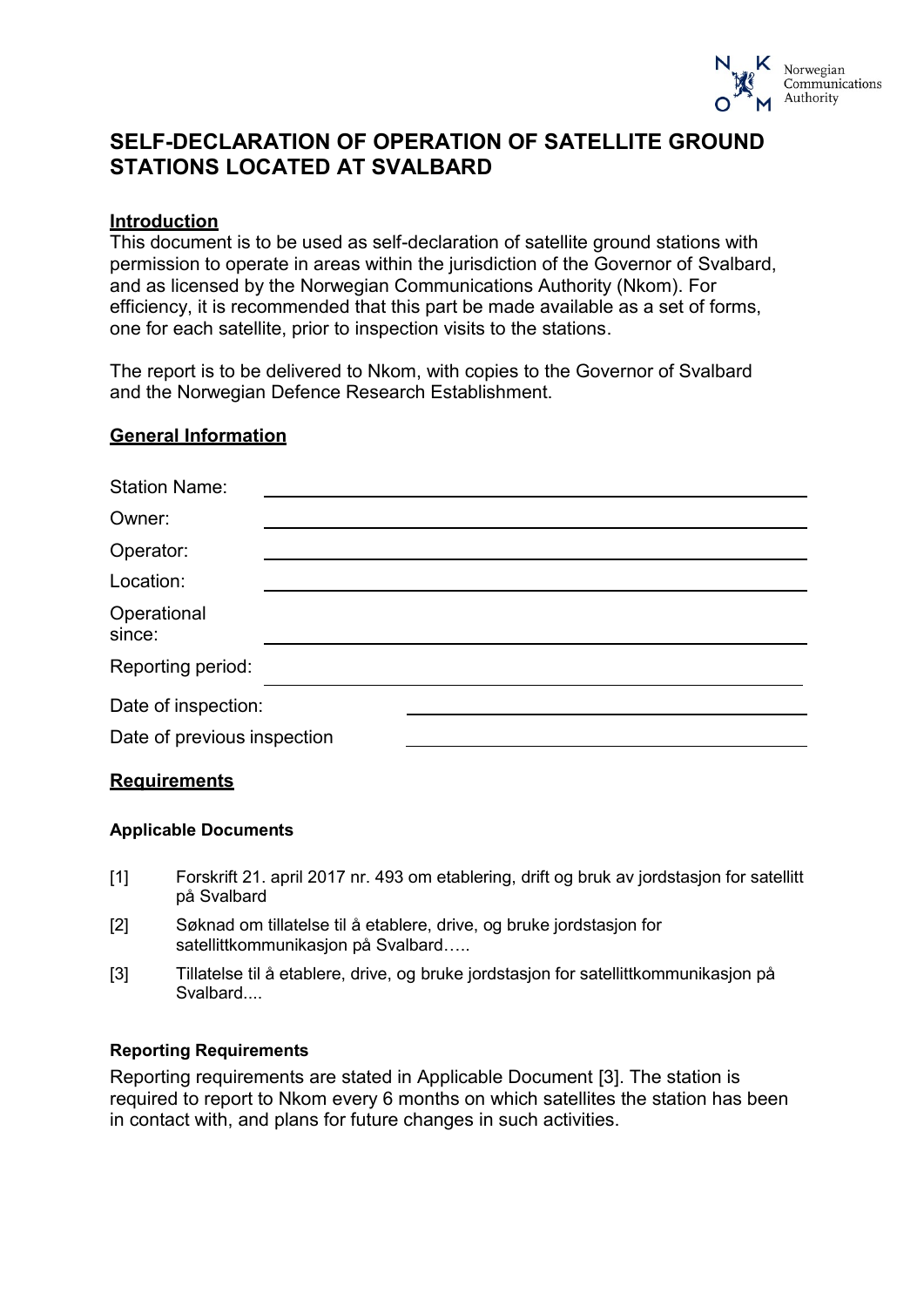

## **Log Requirements**

According to §9 of Applicable Document [\[1\]](#page-0-1), the station operator is required to record a log of all satellite contacts. Specifically this includes keeping a log of:

- a) All satellite passes where data is down-linked and up-linked to the station
- b) All antenna pointing commands for each satellite pass where data were recorded or uplinked
- c) All commands up-linked to each satellite

These logs are required to be kept for a minimum of 2 years.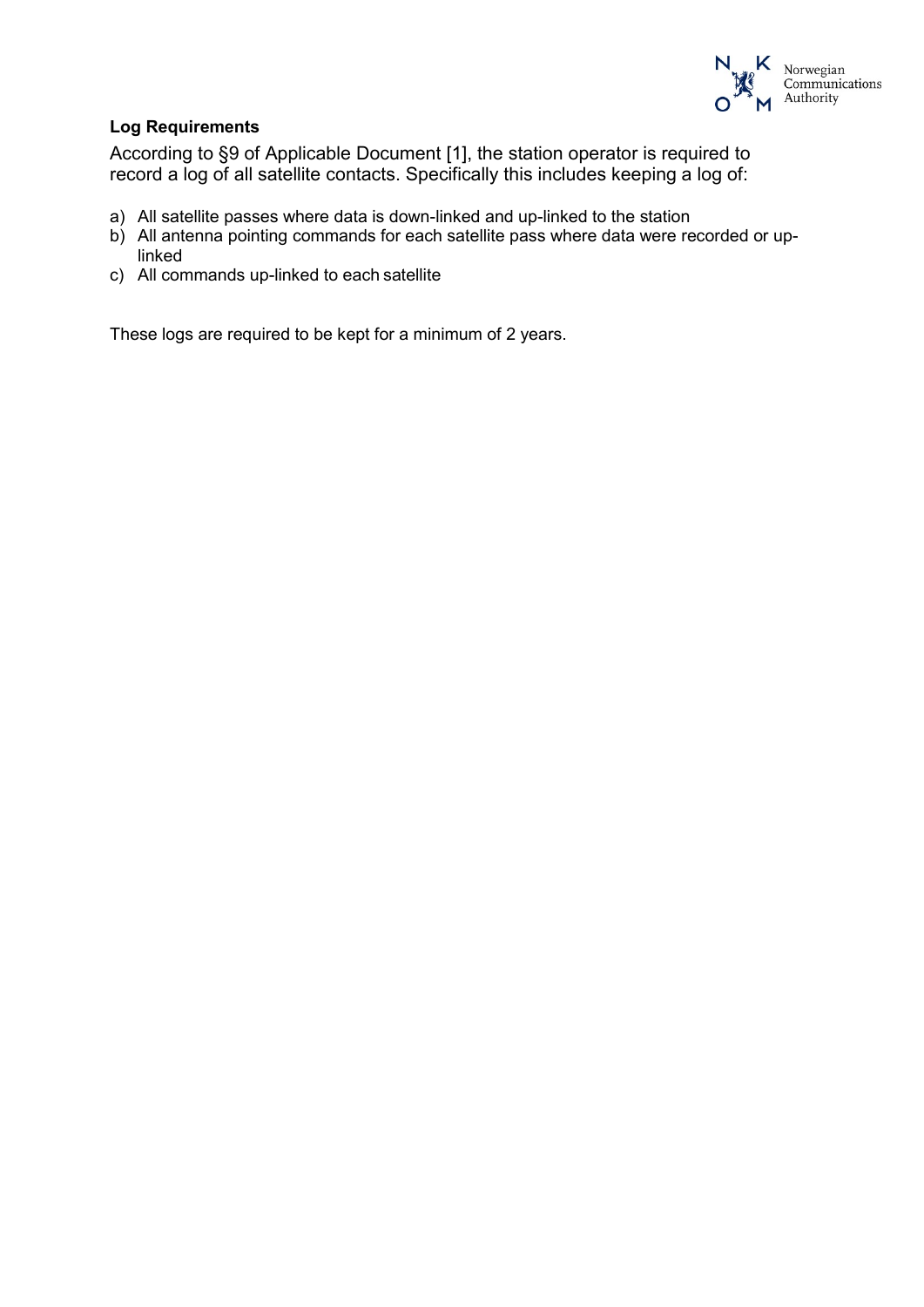

## **Satellite Contact Reports (one form for each satellite)**

## **General Information**

| Satellite name: |                                                 |  |
|-----------------|-------------------------------------------------|--|
| Owner:          |                                                 |  |
| Operator:       | Date of approval for contact with this station: |  |

Has data been downlinked from this satellite in the reporting period? Has data been up-linked to this satellite in the reporting period? Date of first contact in this reporting period: Date of last contact in this reporting period:

| Yes | <b>No</b> |
|-----|-----------|
|     |           |
|     |           |
|     |           |
|     |           |

Number of acquired passes for each month in this reporting period:

| Jan  | Feb | March | April | Mav | June |
|------|-----|-------|-------|-----|------|
| July | Aug | Sep   | Oct   | Nov | Dec  |

#### **Data Processing**

Are any parts of the transmitted data formatted to bytes, records and files on standard computer systems?

If yes, provide details:

### **Off-site Data Delivery:**

Destination(s):

Data link: Bandwidth: Description: Encryption:

| es | $\circ$ |
|----|---------|
|    |         |
|    |         |